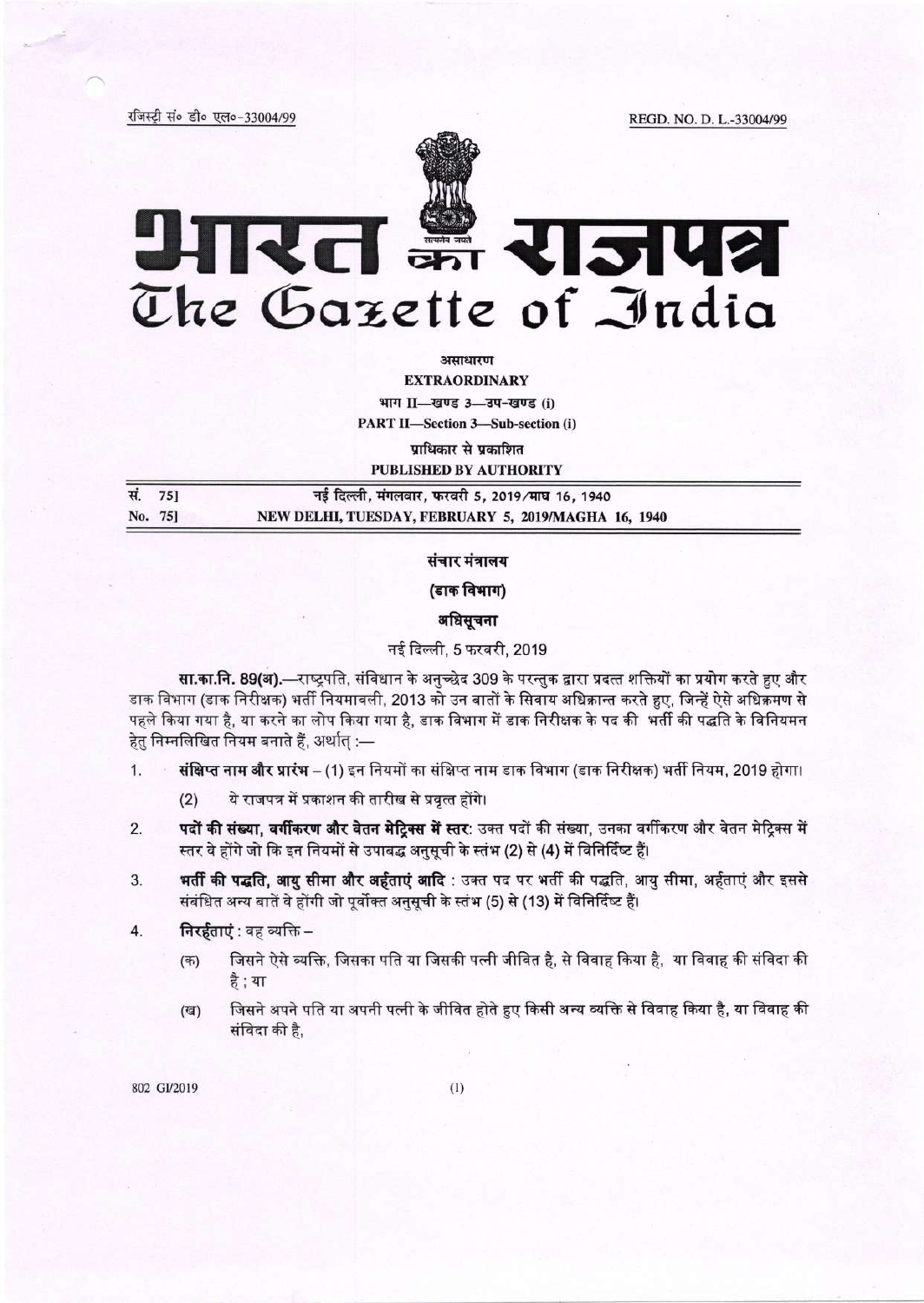उक्त पद पर नियुक्ति का पात्र नहीं होगा;

परन्तु यदि केन्द्रीय सरकार का यह समाधान हो जाता है कि ऐसा विवाह, ऐसे व्यक्ति और विवाह के अन्य पक्षकार के लिए स्वीय विधि के अधीन अनुज्ञेय है और ऐसा करने के लिए अन्य आधार हैं, तो वह किसी व्यक्ति को इस नियम के प्रवर्तन से छूट दे सकेगी।

- **शिथिल करने की शक्ति** : जहां केन्द्रीय सरकार की यह राय है कि ऐसा करना आवश्यक या समीचीन है, वहां उसके 5. लिए जो कारण हैं उन्हें लेखबद्ध करके तथा संघ लोक सेवा आयोग से परामर्श करते हुए इन नियमों के किसी उपबंध को किसी वर्ग या प्रवर्ग के व्यक्तियों की बाबत, आदेश द्वारा शिथिल कर सकेगी।
- **व्यावृत्ति** : इन नियमों की कोई बात ऐसे आरक्षण, आयु-सीमा में छूट और अन्य रियायतों पर प्रभाव नहीं डालेगी, 6. जिनका केन्द्रीय सरकार द्वारा इस संबंध में समय-समय पर निकाले गए आदेशों के अनुसार अनुसूचित जातियों, अनुसूचित जनजातियों, पूर्व सैनिकों और अन्य प्रवर्ग के व्यक्तियों के लिए उपबंध करना अपेक्षित है।

| पद का नाम    | पदों की संख्या                                                      | वर्गीकरण                                                | वेतन मेट्रिक्स में स्तर        | चयन पद अथवा<br>गैर-चयन पद |
|--------------|---------------------------------------------------------------------|---------------------------------------------------------|--------------------------------|---------------------------|
|              |                                                                     |                                                         |                                |                           |
| डाक निरीक्षक | 2210* (2019)<br>*कार्यभार के आधार पर<br>परिवर्तन किया जा सकता<br>ह। | साधारण केन्द्रीय सेवा, समूह<br>'ख', (अराजपत्रित सचिवीय) | स्तर 7<br>(44,900-1,42,400 万.) | लागू नहीं होता            |

| सीधी भर्ती किए जाने वाले व्यक्तियों के लिए आयु सीमा                                                                                                                                                                          | शैक्षिक और अन्य अहर्ताएं                                                 | सीधी भर्ती किए जाने वाले   क्या सीधी भर्ती किए जाने वाले  <br>व्यक्तियों के लिए अपेक्षित व्यक्तियों के लिए विहित आयु<br>सीमा और शैक्षिक अर्हताएं<br>प्रोन्नत व्यक्तियों की दशा<br>में<br>लागू होगी या नहीं |  |
|------------------------------------------------------------------------------------------------------------------------------------------------------------------------------------------------------------------------------|--------------------------------------------------------------------------|------------------------------------------------------------------------------------------------------------------------------------------------------------------------------------------------------------|--|
| 6                                                                                                                                                                                                                            |                                                                          |                                                                                                                                                                                                            |  |
| अधिकतम 30 वर्ष<br>(केन्द्रीय सरकार द्वारा जारी आदेशों के अनुसार सरकारी<br>कर्मचारियों के लिए पांच वर्ष तक की छूट है)<br>टिप्पण: आयु-सीमा अवधारित करने के लिए निर्णायक तिथि,<br>कर्मचारी चयन आयोग के विज्ञापन के अनुसार होगी। | किसी<br>मान्यताप्राप्त<br>विश्वविद्यालय अथवा संस्थान<br>से स्नातक डिग्री | लागू नहीं                                                                                                                                                                                                  |  |

| कोई हो,                                                                                                         | प्रतिनियुक्ति/आमेलन द्वारा<br>तथा विभिन्न पद्धतियों<br>द्वारा भरे जाने वाले पदों की<br>प्रतिशतता | परिवीक्षा की अवधि, यदि   भर्ती की पद्धति : भर्ती सीधी   प्रोन्नति अथवा प्रतिनियुक्ति/आमेलन द्वारा भर्ती की दशा में वे श्रेणियां जिनसे<br>अथवा प्रोन्नति द्वारा अथवा   प्रोन्नति अथवा प्रतिनियुक्ति अथवा आमेलन किया जाएगा।                                                                                                           |  |
|-----------------------------------------------------------------------------------------------------------------|--------------------------------------------------------------------------------------------------|-------------------------------------------------------------------------------------------------------------------------------------------------------------------------------------------------------------------------------------------------------------------------------------------------------------------------------------|--|
|                                                                                                                 | 10                                                                                               |                                                                                                                                                                                                                                                                                                                                     |  |
| दो वर्ष<br>अनिवार्य<br>प्रशिक्षण<br>परिवीक्षा<br>की<br>अवधि<br>सफलतापूर्वक पूरी करने<br>के भाग के रूप में, सीधी | प्रतिशत<br>33.34<br>(i)<br>कर्मचारी चयन आयोग के<br>माध्यम से सीधी भर्ती द्वारा<br>और             | परिसीमित विभागीय प्रतियोगिता परीक्षा के माध्यम से प्रोन्नति द्वारा:<br>केन्द्रीय सरकार द्वारा विनिर्दिष्ट पात्रता सेवा निर्धारित करने के लिए,<br>निर्णायक तारीख को आठ वर्ष की नियमित अर्हक सेवा के साथ; नीचे<br>विनिर्दिष्ट, विभिन्न श्रेणियों के पदधारी, परिसीमित विभागीय प्रतियोगिता<br>परीक्षा में भाग लेने के लिए पात्र होंगे:- |  |

अनसची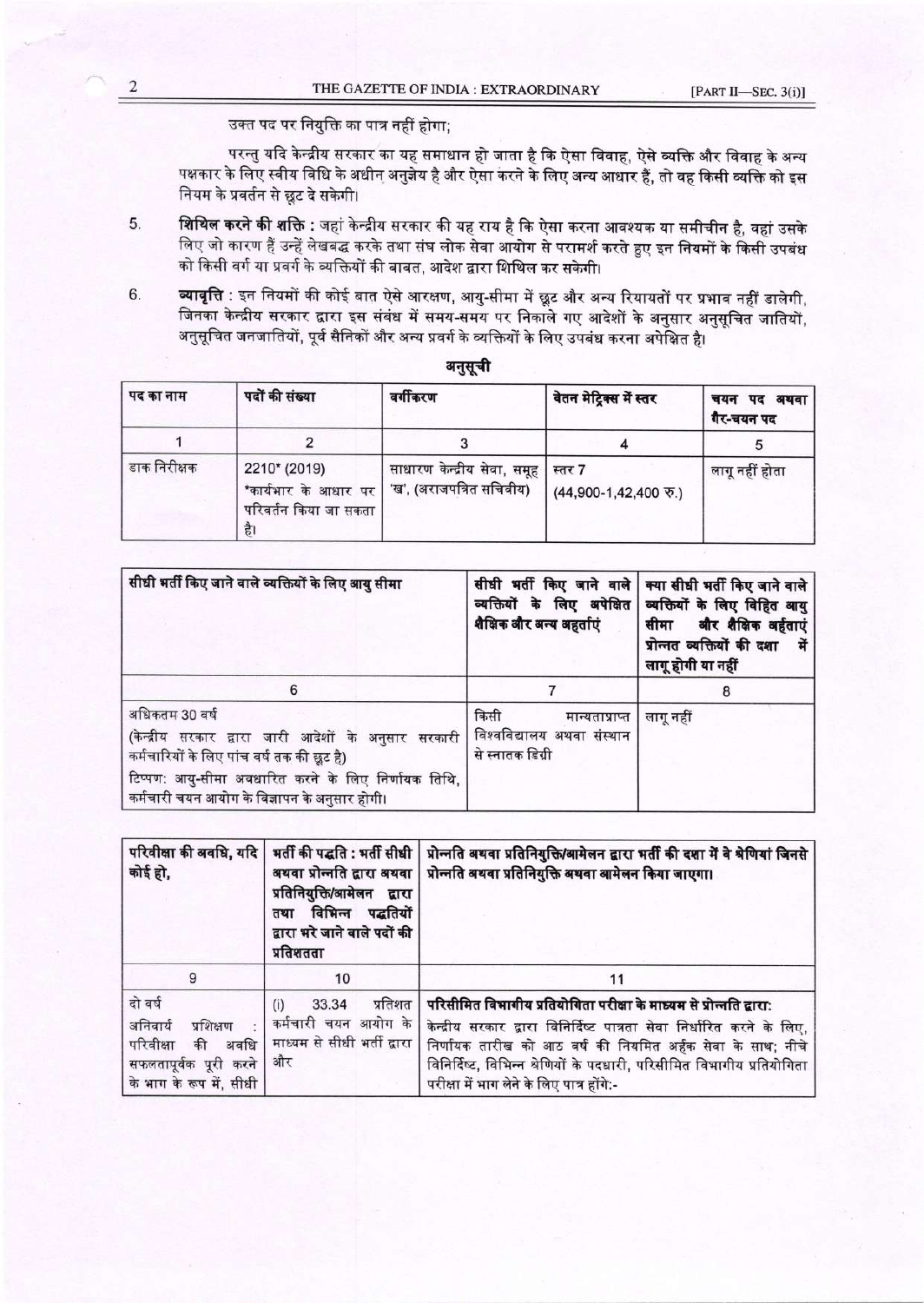| [भाग II-खण्ड $3(i)$ ]                                                                                                                                                                                                 |                                                                                                           | भारत का राजपत्र : असाधारण                                                                                                                                                                                                                                                                                                                                                                                                                                                                                                                                                                                                                                                                                                                                                                                                                                                                                      |
|-----------------------------------------------------------------------------------------------------------------------------------------------------------------------------------------------------------------------|-----------------------------------------------------------------------------------------------------------|----------------------------------------------------------------------------------------------------------------------------------------------------------------------------------------------------------------------------------------------------------------------------------------------------------------------------------------------------------------------------------------------------------------------------------------------------------------------------------------------------------------------------------------------------------------------------------------------------------------------------------------------------------------------------------------------------------------------------------------------------------------------------------------------------------------------------------------------------------------------------------------------------------------|
| भर्ती किए जाने वाले तथा<br>प्रोन्नत अधिकारियों के<br>लिए डाक विभाग द्वारा  <br>पद से संबंधित दायित्वों<br>के क्षेत्र में तैयार किया<br>प्रायोजित<br>तथा<br>गया<br>प्रारंभिक<br>प्रशिक्षण को<br>सफलतापूर्वक पूरा करना। | प्रतिशत<br>$(ii)$ 66.66<br>परिसीमित<br>विभागीय<br>प्रतियोगिता<br>परीक्षा के<br>माध्यम से प्रोन्नति द्वारा | (क) निम्न चयन श्रेणी और डाक सहायक या छंटाई सहायक के रूप में की गई<br>नियमित सेवा सहित, सभी कार्यालयों के उच्च चयन श्रेणी-II (स्तर 6);<br>(ख) पोस्टमास्टर ग्रेड-I और डाक सहायक के रूप में नियमित सेवा सहित,<br>सभी कार्यालयों के पोस्टमास्टर ग्रेड-II (स्तर 6);<br>(ग) आशुलिपिक ग्रेड-II के रूप में नियमित सेवा सहित, सभी कार्यालयों के<br>आशुलिपिक ग्रेड-I (स्तर 6);<br>(घ) डाक सहायक या छंटाई सहायक के रूप में नियमित सेवा सहित, सभी<br>कार्यालयों के निम्न चयन श्रेणी (स्तर 5);<br>(ड.) डाक सहायक के रूप में नियमित सेवा सहित, सभी कार्यालयों के<br>पोस्टमास्टर ग्रेड-I (स्तर-5);<br>(च) सभी कार्यालयों के डाक सहायक/छंटाई सहायक (स्तर 4);<br>(छ) डाक सहायक के रूप में नियमित सेवा सहित सभी कार्यालयों के<br>आशुलिपिक ग्रेड-II (स्तर 4)<br>टिप्पण: परिसीमित विभागीय प्रतियोगिता परीक्षा में बैठने के लिए आयु<br>सीमा, रिक्ति वर्ष के लिए, पात्रता निर्धारण करने की निर्णायक तिथि को,<br>अधिकतम 45 वर्ष होगी। |

| यदि विभागीय प्रोन्नति समिति है तो उसकी संरचना |           | परिस्थितियां जिनमें संघ लोक सेवा आयोग से परामर्श करना<br>वे<br>आवश्यक है                                      |  |  |
|-----------------------------------------------|-----------|---------------------------------------------------------------------------------------------------------------|--|--|
| 12                                            |           | 13                                                                                                            |  |  |
| के लिए):                                      |           | समूह 'ख' विभागीय पुष्टिकरण समिति (पुष्टिकरण पर विचार करने   संघ लोक सेवा आयोग से परामर्श करना आवश्यक नहीं है। |  |  |
| 1. निदेशक, डाक सेवाएं                         | – अध्यक्ष |                                                                                                               |  |  |
| 2. सहायक पोस्टमास्टर जनरल                     | - सदस्य   |                                                                                                               |  |  |
| 3. वरिष्ठ अधीक्षक डाकघर                       | – सदस्य   |                                                                                                               |  |  |

[फा. सं. 7-3/2016-एसपीएन-II] सत्य नारायण दाश, निदेशक (एसपीएन)

# MINISTRY OF COMMUNICATIONS

#### (Department of Posts)

#### **NOTIFICATION**

## New Delhi, the 5th February, 2019

G.S.R. 89(E).—In exercise of the powers conferred by the proviso to article 309 of the Constitution and in supersession of the Department of Posts (Inspector Posts) Recruitment Rules, 2013, regulating the method of recruitment to the post of Inspector Posts, except as respects things done or omitted to have been done before such supersession, the President hereby makes the following rules regulating the method of recruitment to the post of Inspector Posts in the Department of Posts, namely:-

1. Short title and commencement.<sup>-</sup> (1) These rules may be called the Department of Posts (Inspector Posts) Recruitment Rules, 2019.

(2) They shall come into force on the date of their publication in the official Gazette.

Number of post, classification, level in the pay matrix - The number of said post, its classification  $2.$ and the level in the pay matrix attached thereto shall be as specified in columns (2) to (4) of the Schedule annexed to these rules.